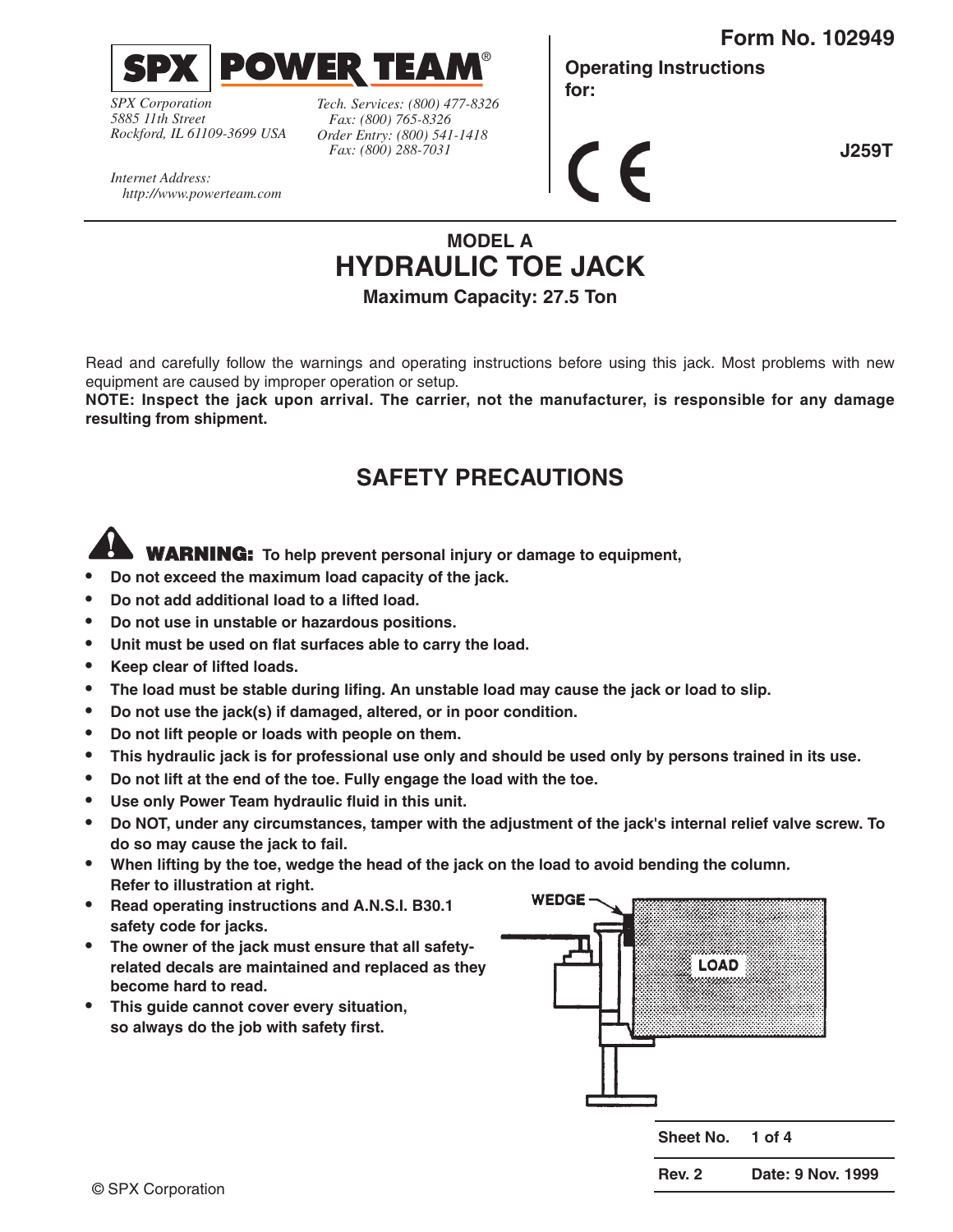## **Operation of the Jack**

**IMPORTANT: Do not carry the jack by the jacking lever.**

#### **Lifting a Load**

1. Position the load on the toe of the jack.

 $\bf{V}$ **WARNING: Do not lift a load on the end of the toe. Fully engage the load with the toe. IMPORTANT: When lifting by the toe, wedge the head of the jack on the load to avoid bending the column.**

- 2. Turn the release valve knob in a clockwise direction until it is snug.
- 3. Pump the jacking lever in an up and down motion.

#### **Lowering a Load**

1. Slowly loosen the release valve knob by turning it in a counterclockwise direction. The more the knob is loosened, the faster the load will be lowered. To stop the jack from lowering a load, tighten the release valve knob by turning it in a clockwise direction.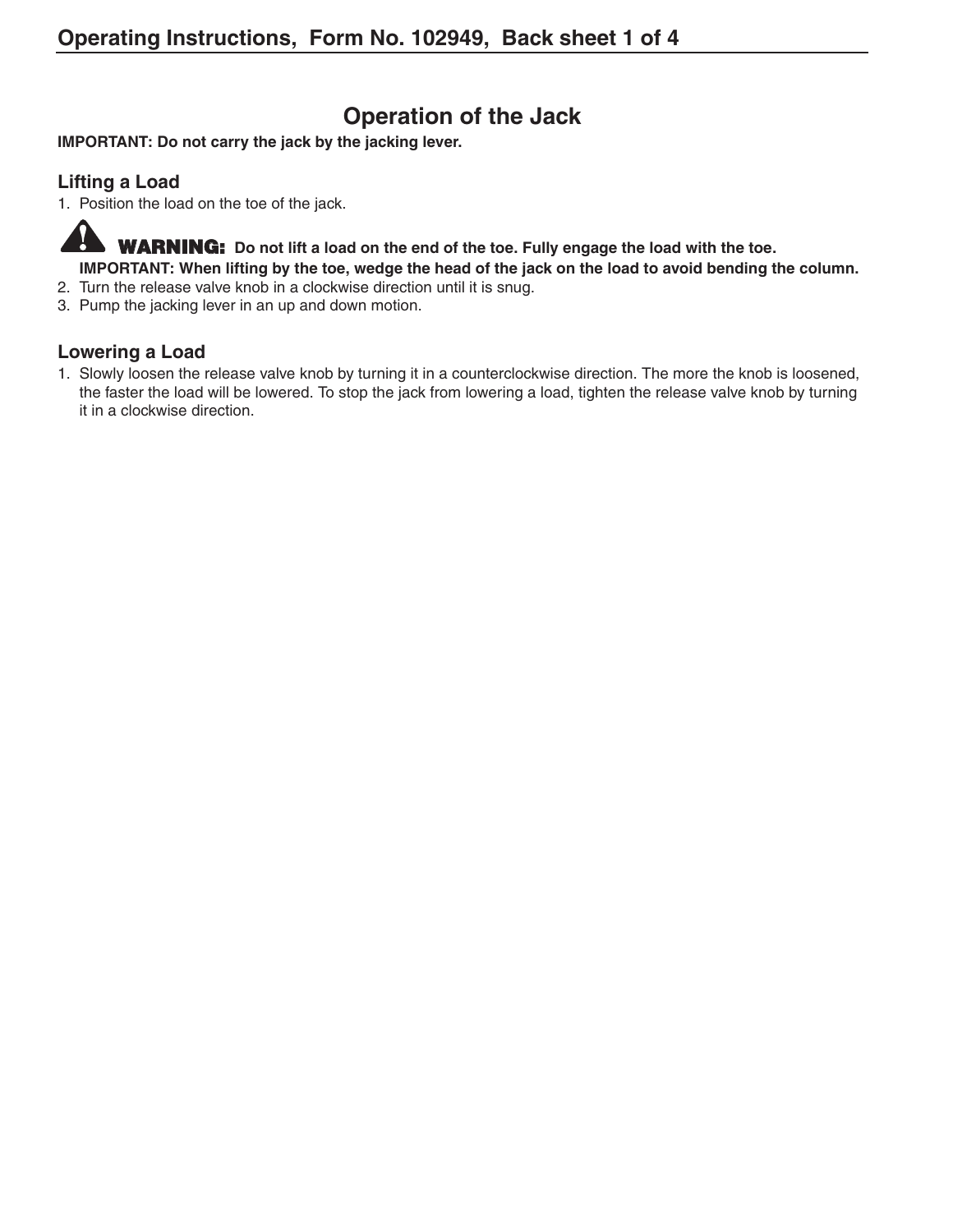## **PARTS LIST**

## **TOE LIFT JACK SIDE VIEW**

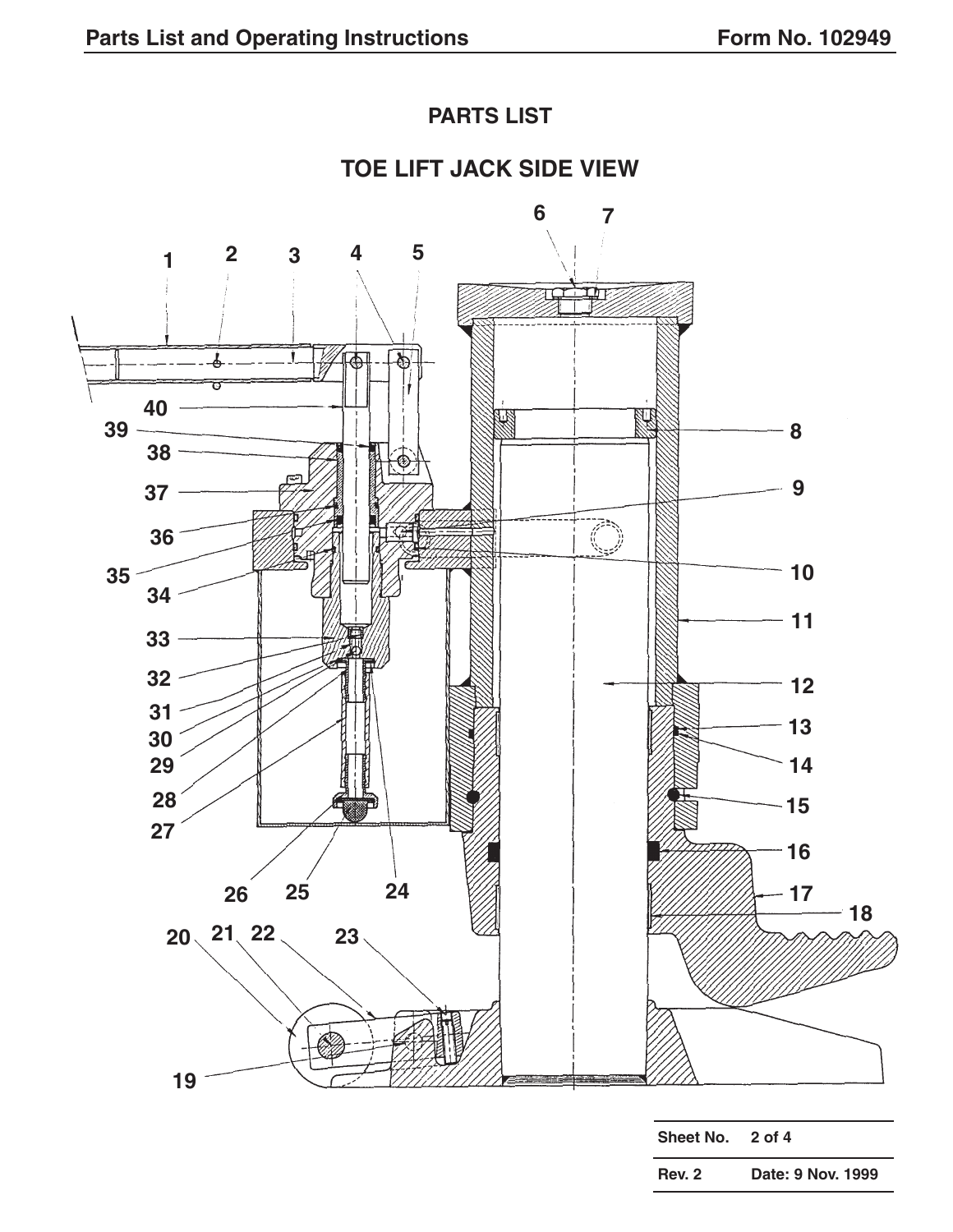| Item           | <b>Part</b>                              | No.                 |                                                                          |
|----------------|------------------------------------------|---------------------|--------------------------------------------------------------------------|
| No.            | No.                                      | Req'd               | <b>Description</b>                                                       |
| 1              | J259T-1                                  | 1                   | Lever - Tube                                                             |
| $\overline{c}$ | 250073                                   | 1                   | Pin                                                                      |
| 3              | $\P$ 250546                              | 1                   | Lever                                                                    |
| 4              | $\P$ 250547                              | 2                   | Spindle                                                                  |
| 5              | <b>▼J259T-2</b>                          | 1                   | Link                                                                     |
| 6              | 250558                                   | 1                   | Plug                                                                     |
| $\overline{7}$ | ◆250559                                  | 1                   | Seal                                                                     |
| 8              | J259T-3                                  | 1                   | Guide                                                                    |
| 9              | $\blacktriangleright$ 250563             | 1                   | Valve                                                                    |
| 10             | ☆◆250086                                 | 2                   | Seal                                                                     |
| 11             | J259T-4                                  | 1                   | <b>Jack Body</b>                                                         |
| 12             | <b>*J259T-5</b>                          | 1                   | Column                                                                   |
| 13             | $\blacktriangle$ $\blacklozenge$ J259T-6 | 1                   | Seal                                                                     |
| 14             | ▲◆J259T-7                                | 1                   | Seal / Backup Washer                                                     |
|                | 15▲ *◆ J259T-8                           | 1                   | <b>Spring Ring</b>                                                       |
| 16             | ▲◆J259T-9                                | 1                   | <b>Cylinder Seal</b>                                                     |
| 17             | <b>AJ259T-10</b>                         | 1                   | Toe                                                                      |
| 18<br>19       | J259T-11<br>J259T-12                     | 2<br>$\overline{c}$ | Ring<br>Spindle                                                          |
| 20             | J259T-13                                 | 2                   | <b>Rail Wheel</b>                                                        |
| 21             | J259T-14                                 | 1                   | Spindle                                                                  |
| 22             | J259T-15                                 | 2                   | Link                                                                     |
| 23             | J259T-16                                 | 2                   | <b>Screw</b>                                                             |
| 24             | $\blacktriangleright$ 250554             | 1                   | Ring                                                                     |
| 25             | ■☆250555                                 | 1                   | Filter                                                                   |
| 26             | J259T-17                                 | 1                   | Lower Ferrule                                                            |
| 27<br>28       | J259T-18<br>J259T-19                     | 1<br>1              | <b>Suction Tube</b><br><b>Upper Ferrule</b>                              |
| 29             | ■☆250087                                 | 4                   | Ball                                                                     |
| 30             | J259T-20                                 | 1                   | Seal                                                                     |
| 31             | $\blacktriangleright$ 250088             | 3                   | Spring                                                                   |
| 32             | ■☆250090                                 | $\overline{c}$      | <b>Perforated Screw</b>                                                  |
| 33             | ☆250553                                  | 1                   | Valve Body                                                               |
| 34             | ☆◆250552                                 | 1                   | Seal                                                                     |
|                | 35 ☆◆J259T-21                            | 1                   | Seal                                                                     |
| 36             | ☆◆250084                                 | 1                   | Seal                                                                     |
| 37             | ☆J259T-22                                | 1                   | <b>Barrel Pump</b>                                                       |
| 38             | ☆J259T-23                                | 1                   | Sleeve                                                                   |
|                | 39 ☆◆J259T-24                            | 1                   | Seal                                                                     |
| 40             | J259T-25                                 | 1                   | Piston                                                                   |
|                |                                          |                     |                                                                          |
|                |                                          |                     | <b>PARTS INCLUDED BUT NOT SHOWN</b>                                      |
|                | 421701<br>253234                         | 1<br>1              | Trade Name / Specs / Warning Decal<br>Instruction Decal (Oil Pivot Pins) |

# **Key to Repair Kit No.'s** (See back of sheet 4 of 4 for descriptions of Repair Kits)  $\neq$  No. 253616 ■ No. 250592  $\hat{x}$  = No. 253619 ✵ = No. 253617 ▲ = No. 253618 ▼ = No. 253621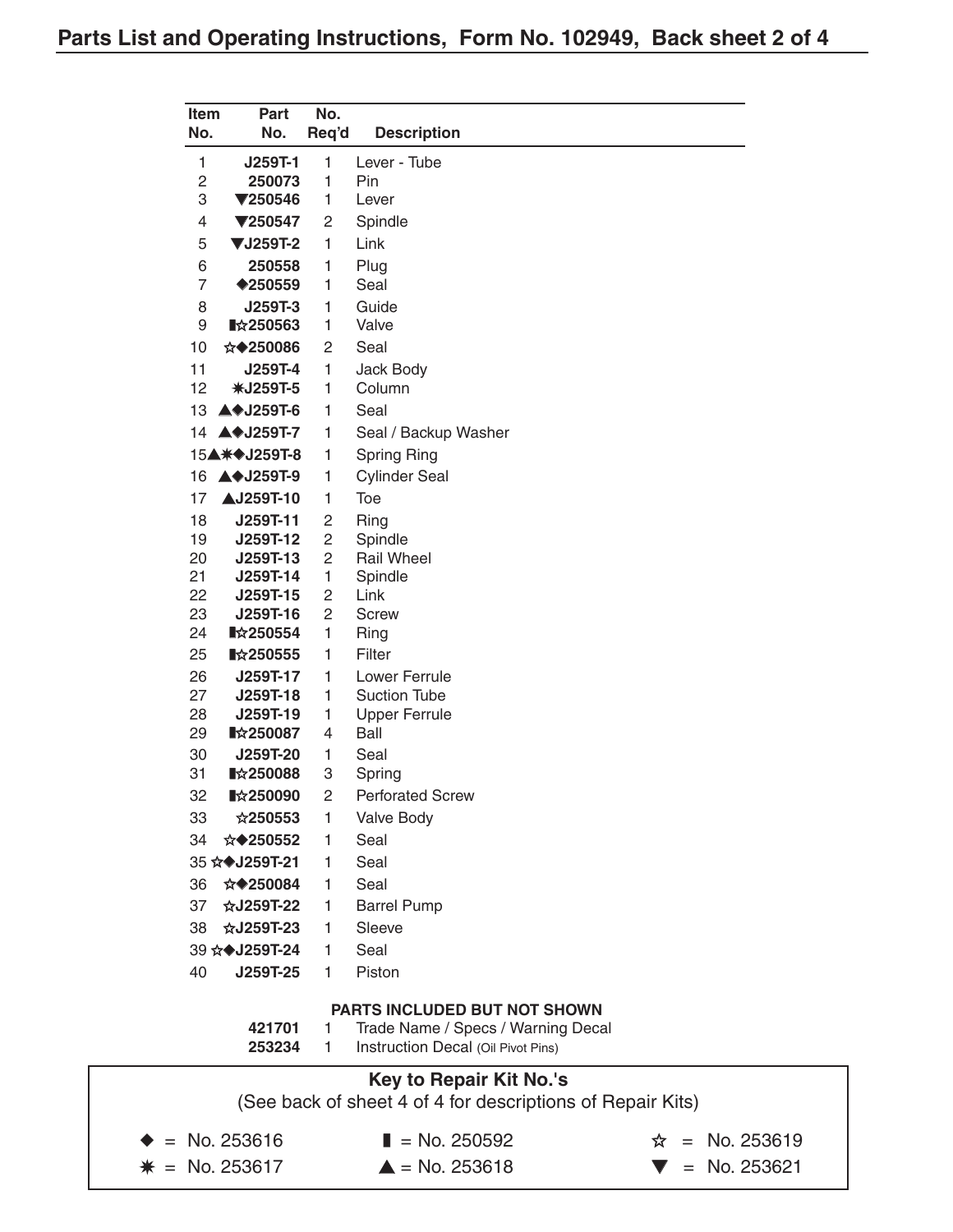

# **TOE LIFT JACK TOP VIEW**

| Sheet No.     | 3 of 4            |
|---------------|-------------------|
| <b>Rev. 2</b> | Date: 9 Nov. 1999 |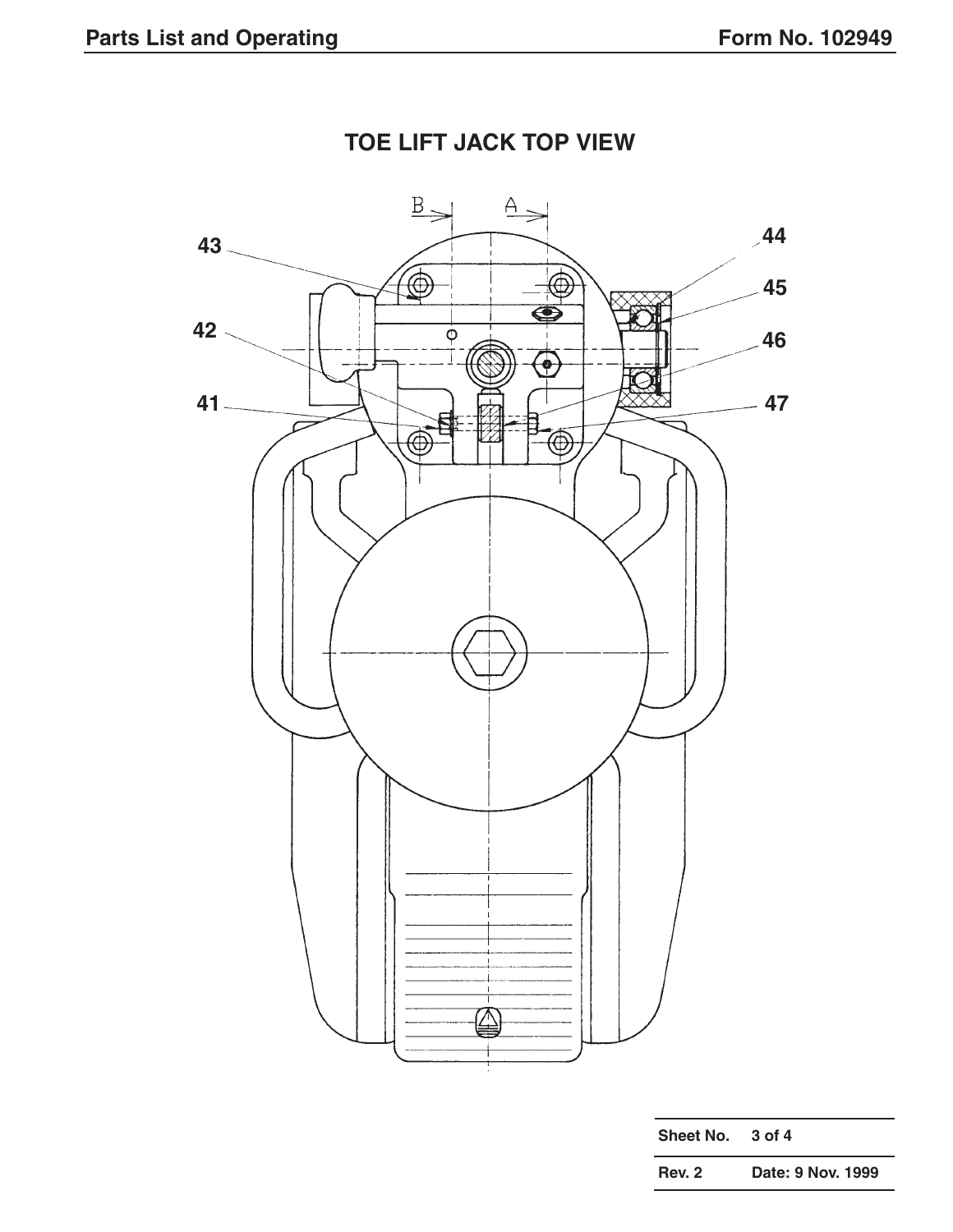



**SECTION B** SECTION A

| <b>Item</b><br>No. | Part<br>No.    | No.<br>Req'd | <b>Description</b> |  |
|--------------------|----------------|--------------|--------------------|--|
| 41                 | <b>▼250077</b> | 3            | Nut                |  |
| 42                 | $\P$ 250545    | 3            | Ring               |  |
| 43                 | 250070         | 4            | Screw              |  |
| 44                 | J259T-26       | 2            | Spacer             |  |
| 45                 | J259T-27       | 2            | <b>Ring</b>        |  |
| 46                 | $\P$ 250564    | 2            | Washer             |  |
| 47                 | ▼250076        | 1            | Spindle            |  |
| 48                 | 250069         | 1            | Plug               |  |
| 49                 | $\&$ J259T-28  | 2            | Plug               |  |
| 50                 | J259T-29       | 2            | Filter             |  |

| Key to Repair Kit No.'s<br>(See back of sheet 4 of 4 for descriptions of Repair Kits) |                        |  |
|---------------------------------------------------------------------------------------|------------------------|--|
| $\blacktriangledown$ = No. 253621                                                     | $\hat{x}$ = No. 253619 |  |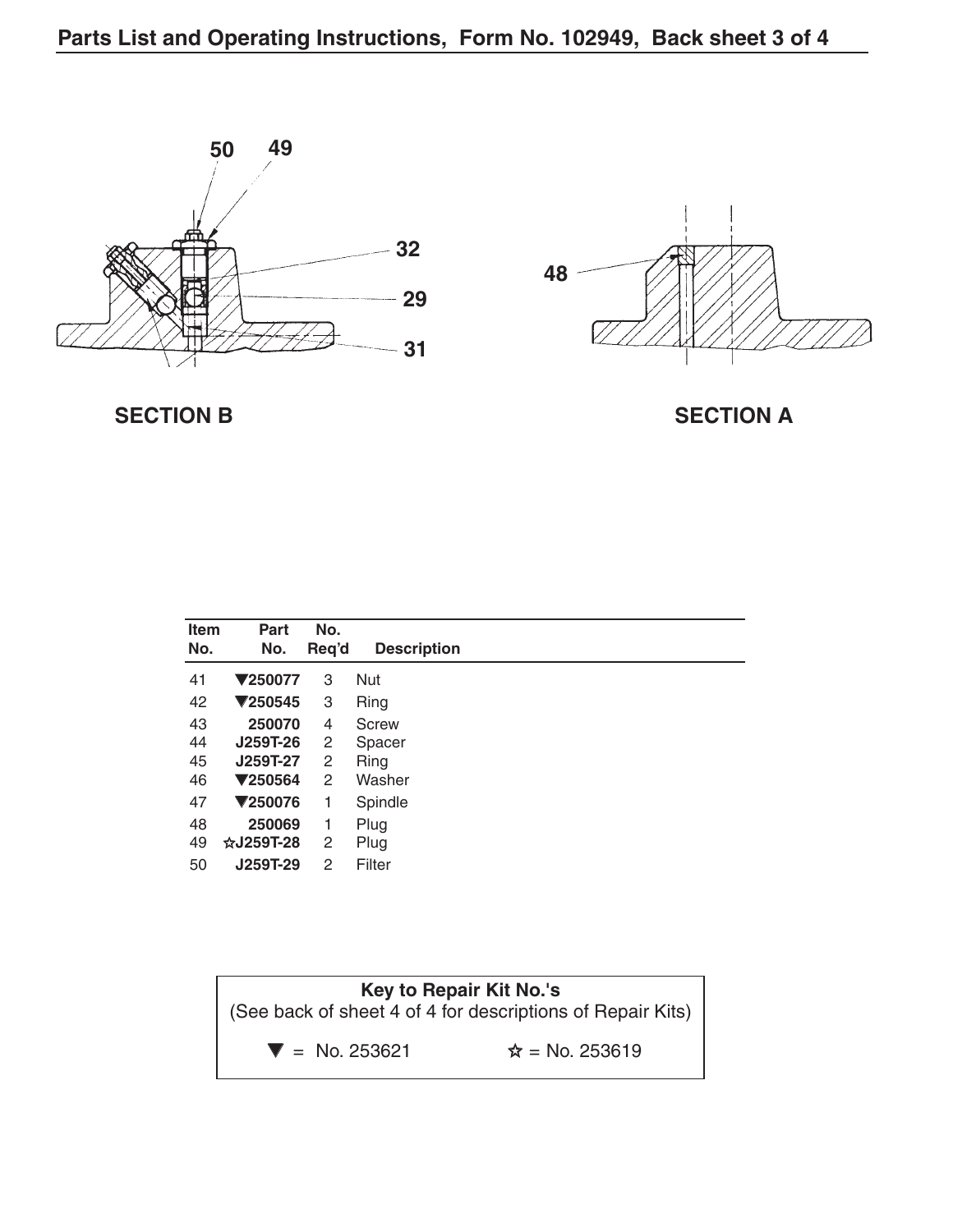

| <b>Item</b> | Part       | No.   |                        |
|-------------|------------|-------|------------------------|
| No.         | No.        | Req'd | <b>Description</b>     |
| 51          | 250583     | 1     | Screw                  |
| 52          | ●250100    | 1     | Handle                 |
| 53          | ●250543    | 1     | Screw                  |
| 54          | ●250099    | 1     | <b>Ring</b>            |
| 55          | $•*250542$ | 1     | Seal                   |
| 56          | 250575     | 1     | Washer                 |
| 57          | ●250096    | 1     | Spring                 |
| 58          | ●250094    | 1     | Ball                   |
| 59          | ●250541    | 1     | Nazzle                 |
| 60          | ●250095    | 1     | Shutter                |
| 61          | ●250544    | 1     | Screw                  |
| 62          | ●250092    | 1     | <b>Discharge Screw</b> |

**Key to Repair Kit No.'s** (See back of sheet 4 of 4 for descriptions of Repair Kits)  $\triangleq$  = No. 253616  $\triangleq$  = No. 253620

**Sheet No. 4 of 4**